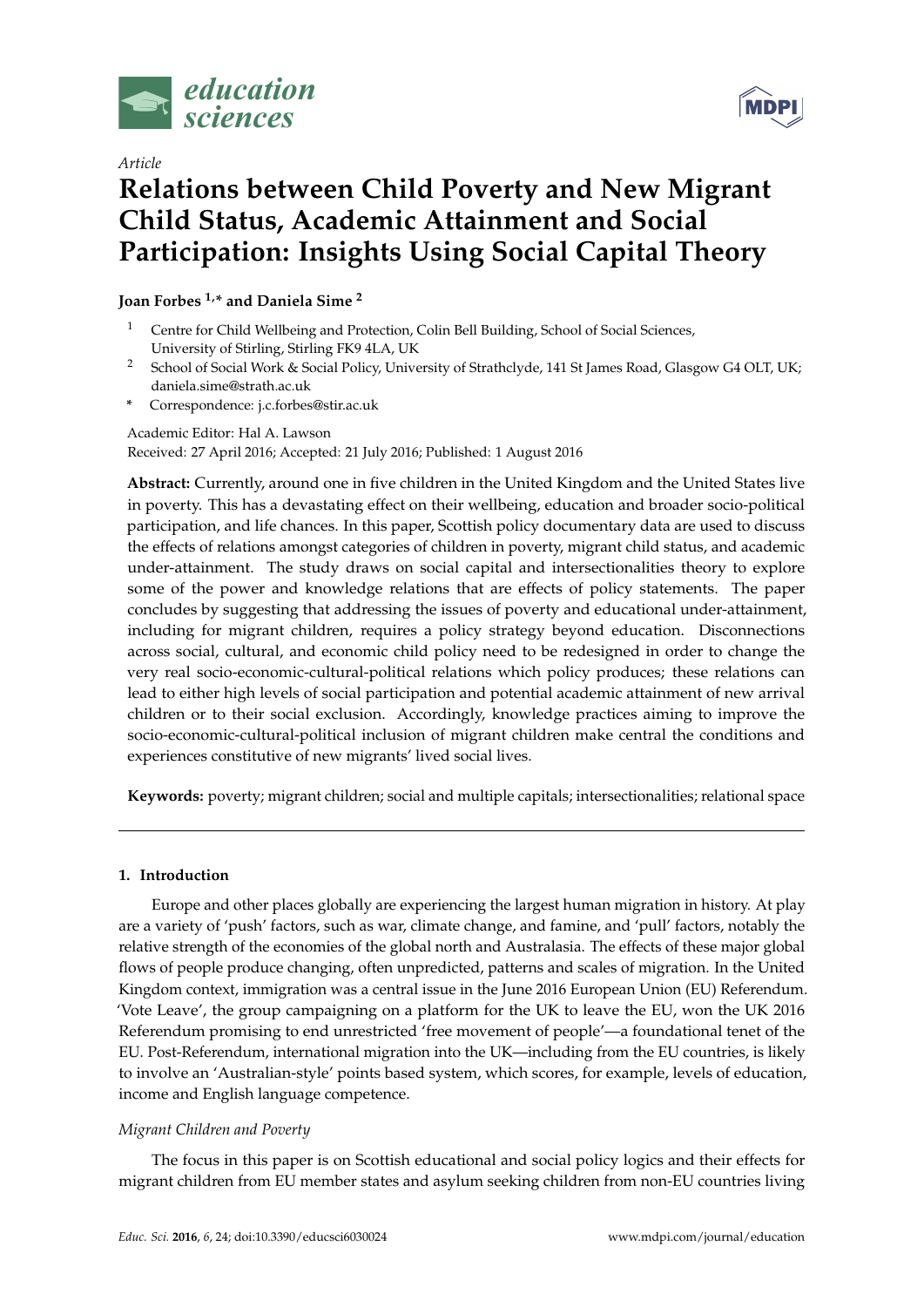in poverty in Scotland. Levitas [\[1\]](#page-11-0) cites a classic definition of social exclusion given in 1997 General Election material by Child Poverty Action Group (CPAG) in the UK: Social exclusion understood as referring to 'the dynamic process of being shut out, fully or partially, from any of the social, economic, political and cultural systems which determine the social integration of a person in society' [\[1\]](#page-11-0) (p. 11). Social exclusion is understood thus as restricted access to educational opportunities as an effect of parental poverty with real costs to individuals and to society. The specific focus of this paper is on the Scottish policy/practice response to migrant children from the expanded-EU member states (since 2004) and children of families fleeing war and persecution in other non-EU countries, who are given asylum in the UK and housed in Scotland (hereafter, migrant children). Research on post-1945 migrants to Western Europe has mainly constructed the adult, male migrant as the prototype, with women and children rarely acknowledged or merely mentioned as dependants. Migrant children have traditionally been portrayed as 'luggage' in migration research [\[2\]](#page-11-1), as victimised by the significant structures of inequality which forces them to follow their parents abroad and as part of the adult-dominated relations within their families. As migration has become now a global phenomenon, issues of integration, social cohesion and national identity have moved to the fore of current policy debates. In the aftermath of the March 2016 terrorist attacks in Brussels, Scotland's First Minister, Nicola Surgeon MSP, stated that 'Scotland is a diverse multi-cultural society and this diversity is our strength' [\[3\]](#page-11-2). The emphasis in current Scottish policies is on integration of communities, interactions between cultures, participation and respect for the identities of migrants, although the responsibility seems to be particularly on migrants to adapt, rather than on receiving societies to facilitate their integration [\[4\]](#page-11-3). These structural factors contribute to migrant children's particular positioning, within an adult-focussed international climate of regulating migration, as often marginalised or ignored by policies and provision aimed at the successful incorporation of migrants into their new societies.

In contributing to the themed issue of *Education Science*, this examination also constitutes a response to the recent surfacing and highlighting in theory of the high proportion of children in Scotland living in conditions of relative poverty and disadvantage [\[5\]](#page-11-4), with a significant number of these being newly arrived migrants and refugees [\[6\]](#page-11-5). Embracing social and multiple capitals theory [\[7\]](#page-11-6), and intersectionalities theory [\[8\]](#page-11-7), the paper analyses the logic of policy documentary data on poverty, migration and academic attainment—and broader achievement in schools and society.

The challenge of re-design of overall policy for migrant children first demands analysis of the logics of relevant previous and current policy discourses and practices in that particular social-political space. For such insight on potential 'spatial inequalities' [\[1\]](#page-11-0) that produce migrant child poverty, the paper utilizes the concept of 'power and knowledge *relational* space', with our emphasis on 'the relational' in the operation of power/knowledge. Places such as cities or schools deploy forms of knowledge in particular relations on different scales (governance/policy; institutional practices; practitioners' and individuals' knowledge and agency), thereby producing and reproducing social relationships [\[9,](#page-11-8)[10\]](#page-11-9). Accordingly, through analyzing the logics underlying policy and practice for new arrival children, the paper aims to introduce new ideas about spatial *relations* on these different scales underpinning the design logic of education and broader social policy for children living at the intersection of poverty and migrant status.

We first provide a review of the current immigration and poverty context in Scotland, with a focus on Glasgow, its main arrival city. Next, we introduce the scales of policy and governance, institutional practices, and individual level knowledge and agency [\[10\]](#page-11-9) and the idea of intersectionalities (social fractions, such as poverty, gender and ethnicity, and how these may cut across each other in what is said and done about them at different scales in society)  $[8]$ . We then use this conceptual frame to understand the operation of knowledge relations in the particular socio-political space of migrant children's poverty. We apply the frame in an examination of previous and current documentary data, focusing on knowledge relations in the particular space—and uncover the underlying issue of current limited linkages of migration, children and poverty.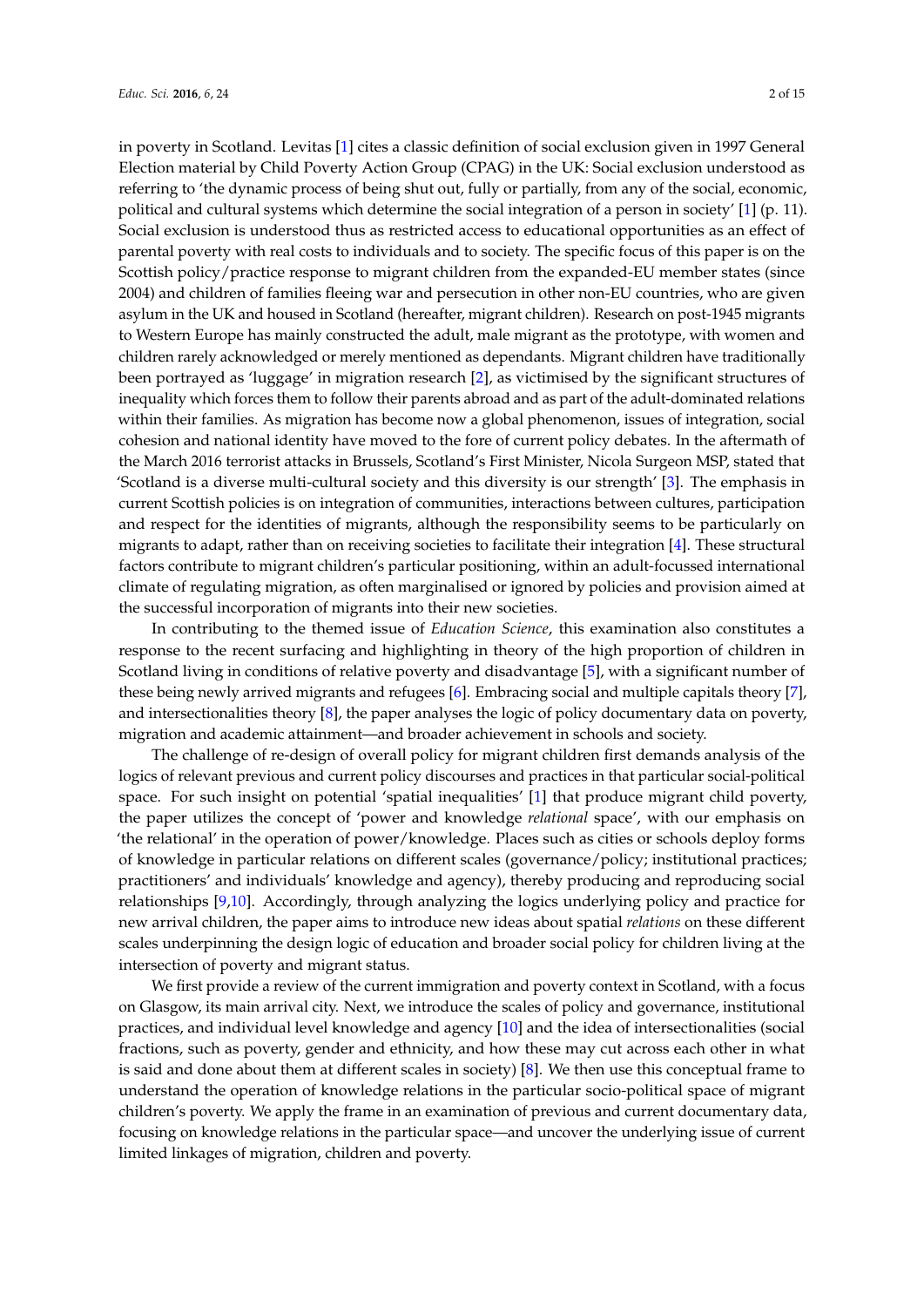**2. The EU—Poverty and Migration**

The enlargement of the European Union (EU) since 2004 has led to significant demographic and social changes across all European nations, with key implications for issues of citizenship, diversity and national identity. Increasing mobility into and within an already diverse EU [\[11\]](#page-11-10) has led to major social concerns across all Member States, such as the nature and effectiveness of social integration processes, the educational gap between social groups and the role of ethnicity as a determinant of social disadvantage. These have become central issues for political and public debate, especially as 35 million (or 15 percent) of the world's estimated 232 million migrants are children [\[12\]](#page-11-11), and the child migrant population is substantial in many affluent countries [\[13\]](#page-11-12). The gap in educational attainment between the least and most deprived children is most stark for first generation migrants [\[14,](#page-11-13)[15\]](#page-11-14) and rates of early school leaving are double for migrant youth compared with indigenous children [\[16\]](#page-12-0). Research also shows that migrant children arriving at secondary school age are particularly at risk of academic underachievement and social exclusion [\[14,](#page-11-13)[15\]](#page-11-14). In a letter to the European Council in May 2014 (see [\[17\]](#page-12-1)) 38 leading organizations, including UNICEF and Save the Children, urged Member States to address the issue of migrant children's rights, because of their underachievement and marginalisation. Evidence from our research and that of others indicates that children of migrants are marginalised in terms of educational opportunities [\[18](#page-12-2)[–21\]](#page-12-3), access to services [\[22](#page-12-4)[,23\]](#page-12-5) and civic participation [\[24\]](#page-12-6). In Scotland, the Government has recently proposed to invest an additional £100 million in education to tackle the attainment gap of all groups [\[25\]](#page-12-7)—data on the educational attainment of recently arrived migrant children not disaggregated.

#### **3. The Case of Scotland**

The United Kingdom, including Scotland, has one of the highest associations between social class, educational performance, and life opportunities amongst member countries of the Organisation for Economic Cooperation and Development [\[16\]](#page-12-0). UK Government research recognises that UK and Scottish institutions, such as the law, media, sport, and politics, continue to lock out the talents of children from low income backgrounds, thereby becoming increasingly less representative of society [\[26](#page-12-8)[,27\]](#page-12-9).

Scotland is a United Kingdom polity with devolved powers for education, health, and social care. Powers for these matters have been devolved from the United Kingdom Parliament at Westminster, London, to the Scottish Parliament at Holyrood, Edinburgh, since 1998. Scotland has always had a separate education system from those of the other UK countries (England, Northern Ireland, and Wales); and education is a matter politically and operationally devolved to the Scottish Government. In the case of Scotland, 'nation' is an ideological category, historically and for its political-symbolic meanings today [\[28](#page-12-10)[,29\]](#page-12-11). Since 2007, Scotland has been governed by a Scottish National Party (SNP) administration. The SNP represents itself as a centre-left social democratic party. Scottish 'nationhood' is politically and publically aligned with the 'civic' and not 'ethnic' category of nationalism [\[30\]](#page-12-12). So what partnership relations on *poverty* and *new migrant* status exist today in the case of Scotland and what does analysis of the current poverty-migration space suggest are distinctive placed-based issues and trajectories?

The number of foreign-born people residing in Britain is now 7.5 million, of whom over half have arrived since 2004 [\[31\]](#page-12-13). In Scotland, over 200,000 people, or 4% of the population, identified themselves as from an ethnic minority background, arguably a small percentage, but a significant increase from the previous census, in 2001 [\[32\]](#page-12-14). In Glasgow, the second largest city in Scotland, 12% of the population is now from an ethnic minority background. Historically an industrial city with high rates of poverty, Glasgow has, over the years, accommodated many asylum seeking and refugee families, in addition to attracting other European, Asian and African migrants. The Census [\[31\]](#page-12-13) reports ethnicity and languages spoken, but does not record individuals' nationality or year of arrival in the UK. It is therefore not possible to report the precise number of children of migrant origin in the UK. Accordingly, to give an overview of the diverse school population and main cultural groups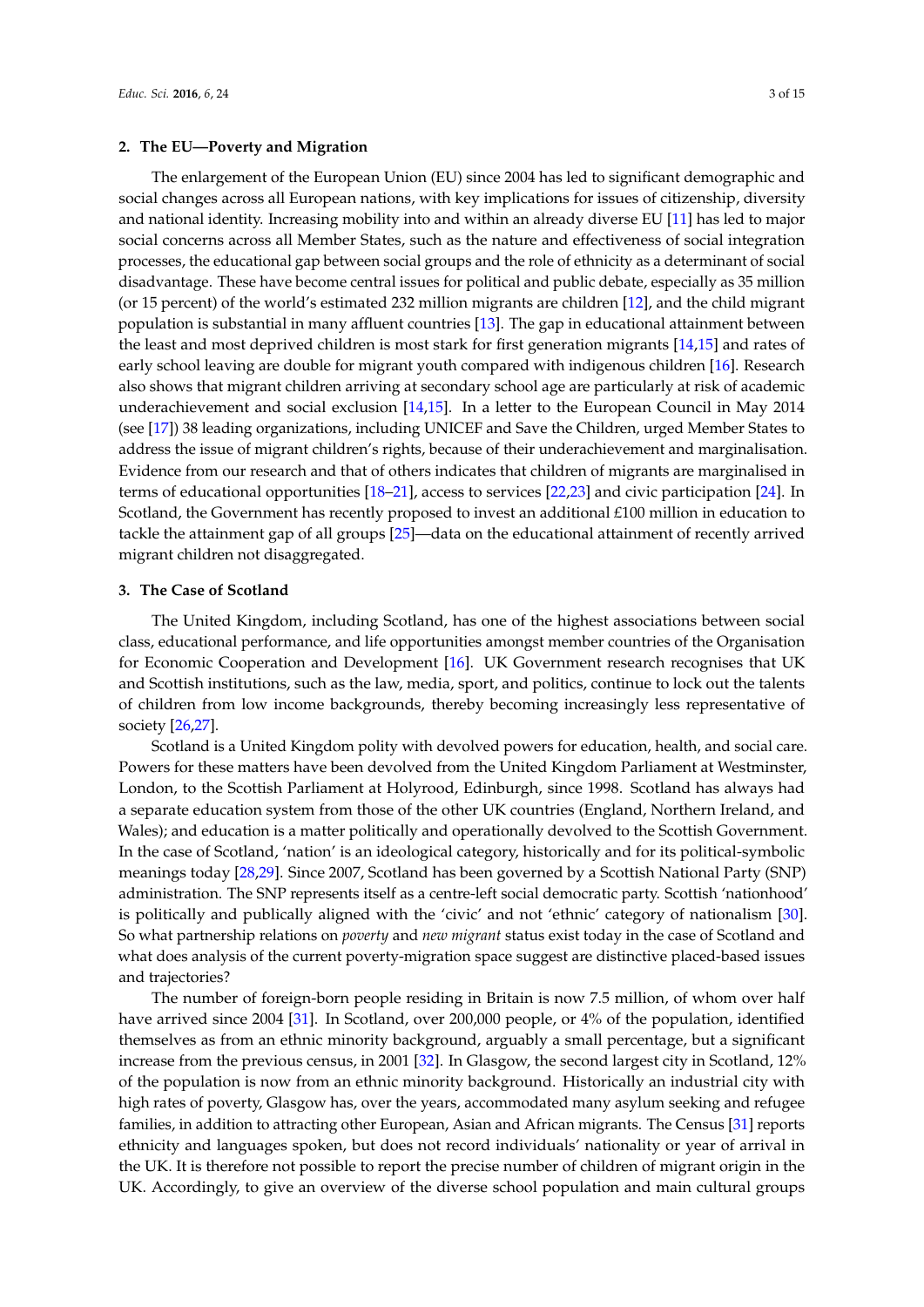represented, we use the most recent data available on the languages spoken by pupils in Scotland. The most recent *Pupils in Scotland Census* report (2015) [\[33\]](#page-12-15) identifies the main home languages: English (632,493 children), Polish (13,229), Urdu (5533), Scots (5414), Punjabi (3921), Arabic (2524), Cantonese (1265) and Mandarin (1275). Many of Glasgow's residents are struggling with poverty, with almost half of the city's inhabitants living in 15% of the most deprived areas in the country [\[5\]](#page-11-4). The few assessments carried out on skills, education and employment of new migrants reveal high variability between countries of origin [\[34\]](#page-12-16), with polarisations into highly educated and some low skilled, traditionally illiterate and marginalised groups, e.g., Roma migrants. About 5000 Roma new migrants live in the Govanhill area of Glasgow, an area of high urban deprivation.

In answer to a Scottish Parliamentary question in 2006 [\[35\]](#page-13-0), it was stated that in 2002/03 to 2004/05, an estimated 42% of children from a minority ethnic household lived in poverty, compared to 24% of White (Scottish/British/Other) families. As asylum seekers are excluded from working in the UK by law, most live inevitably below the poverty line for many years. Asylum seeking children are often invisible in poverty debates, given their temporary status, with a decision on their families' situation often taking years. The position of migrant children from the enlarged-EU countries might be considered more favourable, as their parents have the right to work. However, reports suggest that precarious work circumstances and gendered labour market conditions mean that many migrant families suffer from poverty and social exclusion derived from poverty, especially in the initial years after their arrival [\[4](#page-11-3)[,34\]](#page-12-16). Evidence also suggests that ethnicity and poverty combine at local level with underlying issues of racism and class [\[36\]](#page-13-1), to place certain ethnic minority groups at clear disadvantage in terms of opportunities for employment and civic participation, with impact on children's opportunities for integration [\[18](#page-12-2)[,22](#page-12-4)[,37\]](#page-13-2). To better understand such local combinations pertaining to newly arrived children, the paper investigates policy and practice interventions aimed at tackling childhood disadvantage.

In Scotland, as in many other societies globally, unequal access to opportunities remains a chronic and cumulative impediment to individuals' education, health and civic participation. Almost one in five children, or over 220,000 children, currently live in poverty [\[5\]](#page-11-4). Two aspects of poverty are pertinent here: *Absolute* and *relative*. Absolute poverty pertains to people lacking the basic necessities for survival; and relative poverty pertains to people whose income and resources levels preclude them from having a standard of living considered minimally acceptable in the society in which they live. Townsend's (1979) definition of *relative* poverty is helpful in understanding the poverty-migrant relation and the effects of *relative* poverty for living in conditions of social exclusion, inequality and dis/advantage:

Individuals, families and groups in the population can be said to be in poverty when they lack the resources to obtain the types of diet, participate in activities and have the living conditions and amenities which are customary, or at least widely encouraged and approved, in the societies in which they belong  $[38]$  (p. 31).

Research shows that growing up in poverty has devastating effects for children's health, education and long-term opportunities. Such damaging effects are documented in a number of studies in Scotland and other places [\[39](#page-13-4)[–41\]](#page-13-5). Those young people born in better off families have most resource intensive education, supporting their subsequent successful lives and careers beyond the school gates [\[42\]](#page-13-6).

Pertinent to understanding the inequalities and preparedness for participatory socio-political agency for children in Scotland, social class at birth is an indicator of access to services and social participation opportunities children have throughout their lives [\[26](#page-12-8)[,27](#page-12-9)[,29](#page-12-11)[,43–](#page-13-7)[46\]](#page-13-8). Deprivation affects children's health throughout their life spans, and relatively poor children have relatively high engagement with health services [\[47\]](#page-13-9). Children in poverty live with health inequalities—more chronic health conditions, disabilities and general poor health compared with other children, particularly mental health problems [\[48\]](#page-13-10). Children's unequal experiences of inequalities in education, health, social participation and agency [\[42\]](#page-13-6) and actions in response to social exclusion and the long-term effects of poverty in early life continue to be key policy challenges in Scotland.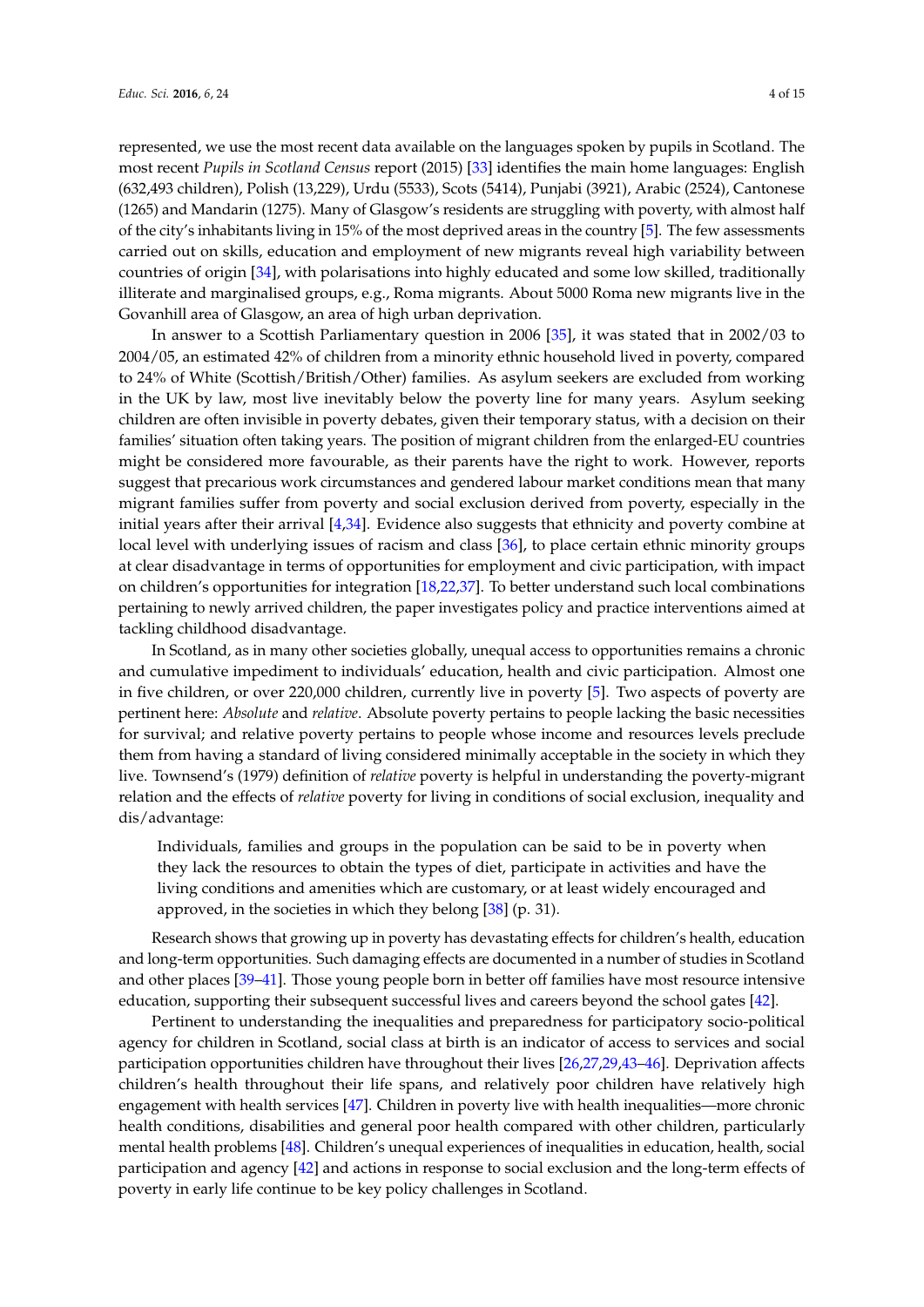The paper adopts an equality-based argument [\[49\]](#page-13-11) conceptualising *poverty* as an issue of human rights and social justice [\[50](#page-13-12)[,51\]](#page-13-13), linked to individuals' ability to proactively participate in politics and society. Perspectives on social justice and equality range widely, methodologically and theoretically. Relevant here are Rawls' two principles: equal basic liberties for all; and the regulation of inequalities to advantage the least advantaged [\[50\]](#page-13-12). Following Foucault [\[52\]](#page-13-14), we use the term 'power/knowledge' to examine how policies aimed at tackling multiple socio-economic inequalities for children in Scotland benefit particular social fractions [\[10](#page-11-9)[,53\]](#page-13-15).

The analysis foregrounds social *relations*, with knowledge and skills embedded in these, and the principle that social networks are valuable resources for individuals [\[7\]](#page-11-6). Social Capital theory [\[7\]](#page-11-6) is used to identify and understand people's social relations, their social resources, and connections at different social-spatial levels (policy/legislation, institutional, individual). Social capital theory conceptualizes social connectivity and networks as assets that are valuable for individuals, communities, and societies. Social capital takes three distinct forms: *Bonding*—inward looking connections supportive of in-group people perpetuating homogenous social stratifications and groupings, which lead to social exclusions for non in-group people; *bridging*—where individuals connect to more socially diverse social groups, and efforts are made to reach out and participate with people from across a more diverse social spectrum; and *linking*—where individuals are enabled to access and participate at multiple levels, connecting to the right person or group 'up and down' societal institutions and services. Thus, a key framing idea is that society is made up of social relations and associated interactions.

Another social theory we apply is *intersectionality theory*, which grasps the interlocking nature of social categories, such as ethnicity, race, gender, social class, age, sexuality, and dis/ability [\[8\]](#page-11-7). Attention to social intersectionality, particularly regarding ethnicity and nationality of relatively poor migrant children, shows the effects of lack of the necessary stocks of social capital in social exclusions including in relation to health [\[54\]](#page-13-16)—and education. Therefore, our analysis heuristically addresses the issue of poverty at its intersection with another social section—'new arrival' or migrant children.

Deploying the key concepts of equity and participation, and applying social capital relations and intersectionalities theorizations, the paper is framed by two central research questions:

- ' What distinguishes *previous* Scottish educational and social policy designed to overcome child poverty and inequality from *current* Scottish discourses aiming to redesign the policy-practice space?
- ' What do redesigned policy relations on poverty mean—particularly for migrant children's participation?

To understand the forms that tackling inequalities in Scotland take, the concept of *children's rights* is particularly relevant here. Children's rights have been stated in the United Nation Convention on the Rights of the Child (UNCRC) [\[55\]](#page-13-17)—a Convention, to date, not ratified by only two countries, the US and Somalia. The Convention covers a range of rights, including civil, political, economic, social and cultural rights. Its four general principles are explicitly reflected in four provisions: The right to *equality* and non-discrimination (article 2, emphasis added); the best interests of the child (article 3); the right to life, survival and development (article 6) and the right to *participation* and to have their views heard (article 12, emphasis added). Although poverty is not explicitly mentioned, and the Convention does not include a right to protection against poverty, there is recognition that some groups of children are particularly vulnerable to poverty and deprivation and, salient here, that this includes migrant children.

Vandenhole [\[51\]](#page-13-13) argues that certain rights in the Convention, such as article 2 (non-discrimination) and articles 26 and 27, which guarantee the rights to benefit from social security and to a standard of living adequate for a child's development, provide a clear legal framework for a rights-based approach to challenge current social inequalities, which impact considerably more on certain groups such as migrant children. In Scotland, citing the right of the child to be listened to, taken seriously, and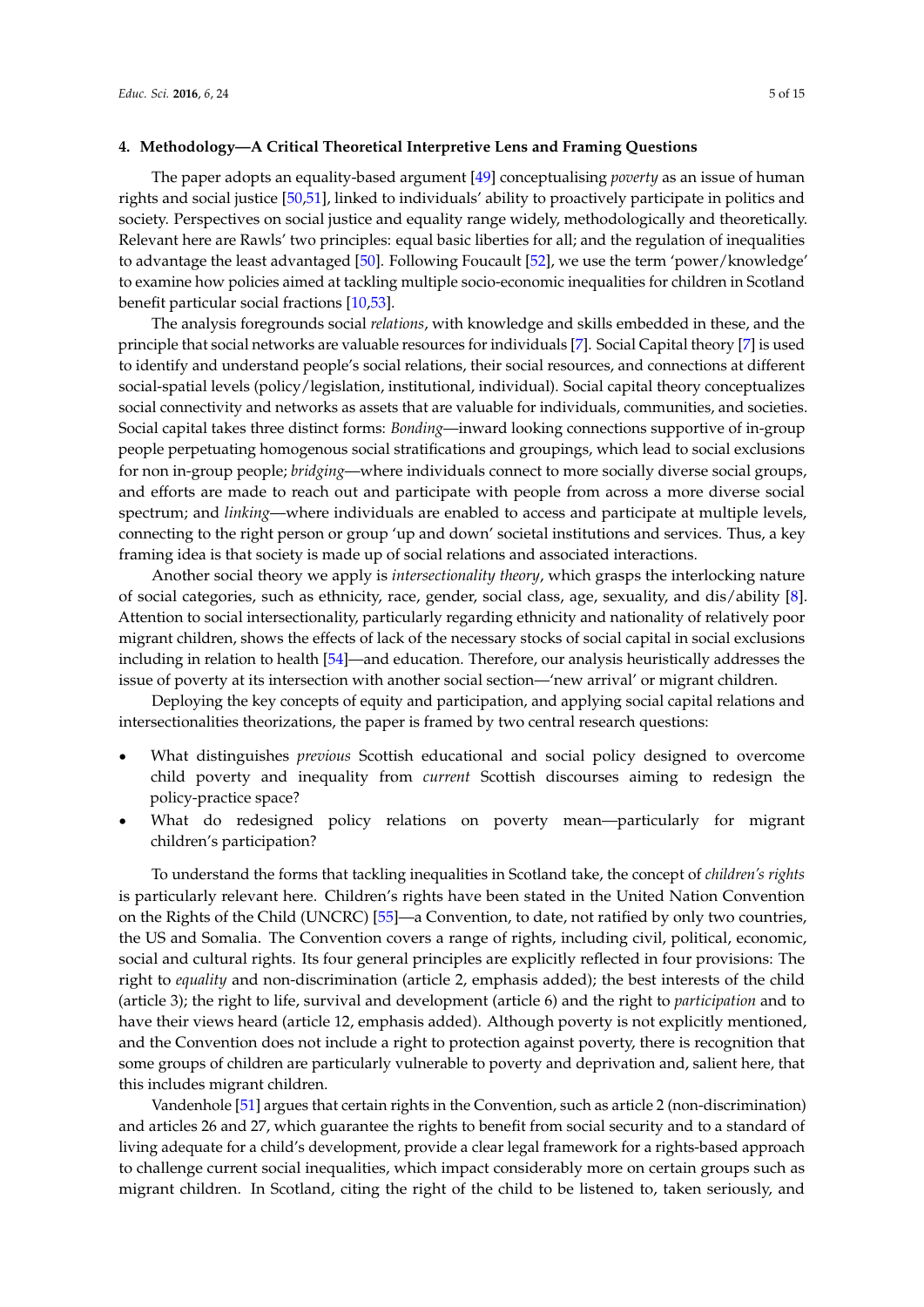have their views respected [\[55\]](#page-13-17), a report of the Office of the Scotland's Commissioner for Children and Young People gives operational definitions of participation and rights, the definitions provided by children [\[56\]](#page-13-18). Seven themes which children highlighted are exemplified in the report [\[56\]](#page-13-18) (p. 5): Understanding of rights; Honesty and respect; Being valued and listened to; Being supported; Children and adults working together; Not making assumptions; Feedback and communication.

Elaboration and analysis of the above themes is beyond the scope of this paper. However, it is relevant here to foreground the importance of close analysis of these and other key concepts, such as children's 'well-being' and 'resilience', often seen as 'buzz words and phrases' much used, but with limited shared understanding. *Wellbeing*, for example, may be viewed as individuals being contented, happy and healthy in life. However, use of the term in policy and research has been opened to question, for example, whether the concept is used 'with sufficient regard to social, cultural, or ethnic diversity' [\[57\]](#page-13-19) (p. 32). Questions might also be asked on whether it is used with sufficient regard to the social category of new arrival children and the specific intersections of 'new arrival' category with the categories of 'poverty', and 'wellbeing'. *Resilience*, construed as personal buoyancy or 'bounce-back-ability'—the capability to adjust to adverse circumstances and to swiftly recover from any misfortunes or setbacks in life, is seen as a fundamental attribute for educational success—particularly for poor children. Pirrie and Hockings [\[57\]](#page-13-19) (p. 1), however, note that: 'the importance given to it has been criticised . . . on the grounds that it seems to place the onus on the individual to adapt or cope with the underlying disadvantage'. Further, we would add, the underlying disadvantage persistently remains uninterrogated and unaddressed.

Therefore, to fill this gap—to gain insight on the constitution of policy/practice relations that disadvantage, in the following sections we apply a social relations and intersectionalities frame to analyse current policy data on equitable attainment and its practice enactments in the particular context of contemporary Scotland. Policy data here applies both to policy documentation and to the documented discourses surrounding policy development deployed in policy arenas and processes.

## **5. Policy Discourse Data Analysis—the Logics Underpinning Scottish Policy**

## *5.1. What Distinguishes Previous Scottish Educational and Social Policy Context Logic Designed to Overcome Child Poverty and Inequality from Current Scottish Discourses Aiming to Redesign this Policy-Practice Space?*

*The Child Poverty Act 2010* (UK Parliament 2010) [\[58\]](#page-13-20) requires the UK Government to monitor targets towards the eradication of child poverty and imposes the duty on the UK devolved governments in Scotland, Wales, and Northern Ireland to develop country specific strategies. The Scottish Government *Child Poverty Strategy for Scotland: Our Approach 2014-17* policy [\[59\]](#page-14-0) specifies three key principles:

- ' *early intervention and prevention,* targeting early effective interventions to prevent families experiencing poverty;
- ' *an assets based approach,* focussing on individuals' knowledge, skills and views in any support processes and arrangements;
- ' *a child-centred approach*, prioritising the rights of children to be involved and their views made central in all decisions affecting them and their lives.

The principles of a child-centred and multi-agency approach to tackle disadvantage align with the principles that underpin the *Getting it Right for Every Child* (GIRFEC) [\[60,](#page-14-1)[61\]](#page-14-2) policy logic. Since 2005, GIRFEC and related policy has promoted effective planning and coherent service delivery across children's agencies, where several agencies and professions are expected to collaboratively support the needs of a child or young person. The GIRFEC approach aims to ensure that the needs of each child are made central in multi-professional and agency co-practice, with practitioners expected to ensure that all children are: *Safe; Healthy; Achieving; Nurtured; Active; Respected and Responsible; and Included* (referred to as the SHANARRI indicators). Crucially, the GIRFEC approach (to jointly identifying and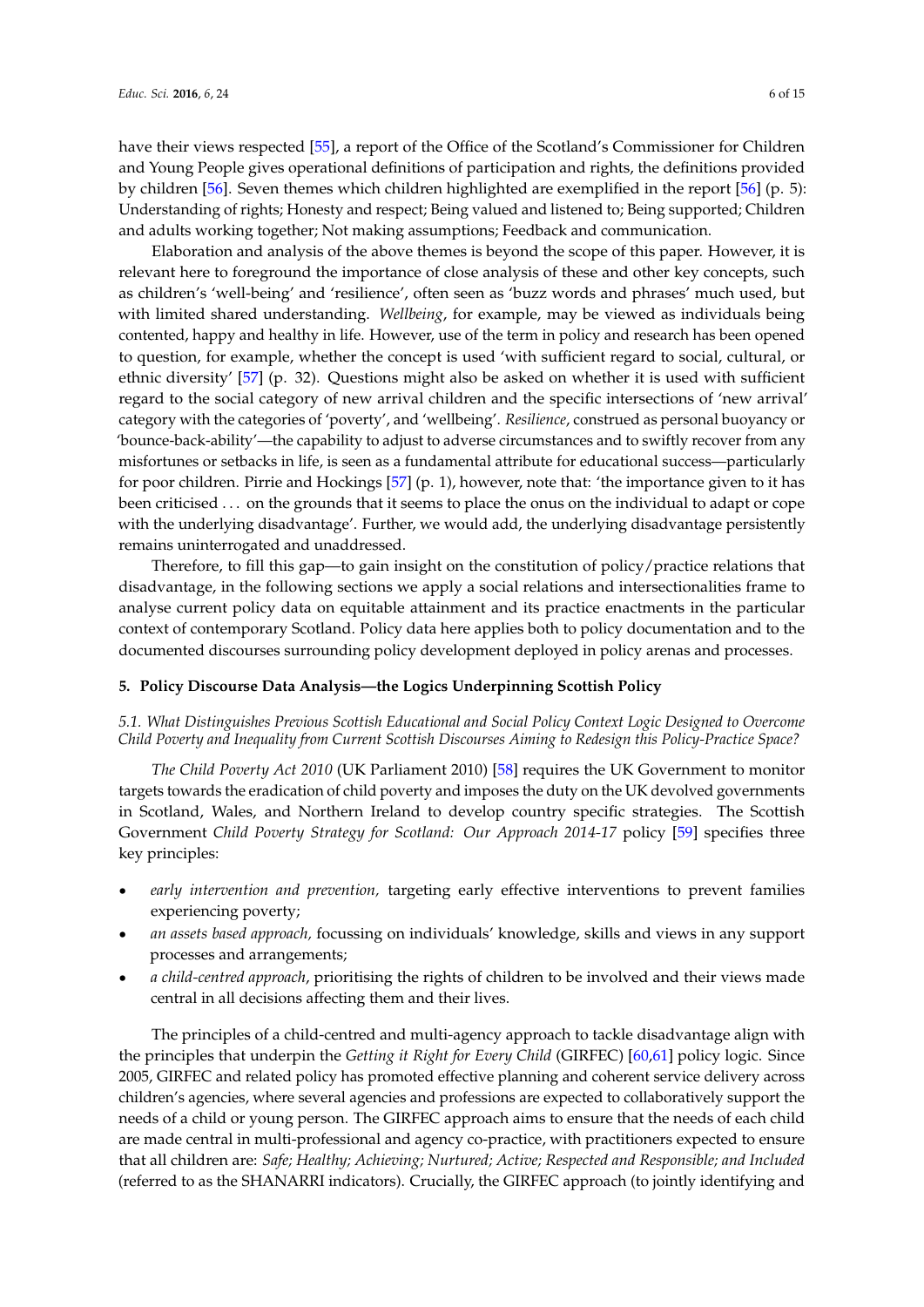coherently responding to the needs of children) does not explicitly specify 'indicators' derived from the lack of resources of children living in conditions of 'poverty', or indeed, and relatedly, to family migration. The 'assets based' approach enacted in policy aligns strongly with neo-liberal ideologies and policies that privilege 'the market', which trickle down to view the individual mainly in terms of their human capital (their acquisition of resources of desired knowledge and skills).

Further policies underpin the Scottish 'joined up' approach amongst Scotland's Government, local authorities, health services, third sector and community planning partners:

- ' *Achieving our Potential: A Framework to Tackle Poverty and Income Inequality in Scotland* [\[62\]](#page-14-3)—a Concordat giving local authorities responsibility for locally targeted anti-poverty strategies. The Framework delineates actions on finding work, making work pay, tackling health inequalities and discrimination, ensuring better homes, and improving children's life chances.
- ' *The Early Years Framework* [\[63\]](#page-14-4) aims for 'transformational change' in the delivery of early years provision and support for families with young children. A ten-year plan, it enjoins a coherent approach to service delivery, improved collaboration between agencies, and empowerment of children and families.

Neither *Framework* states that poverty or 'new arrival' status should be 'indicator' grounds for targeted interventions; nor that more comprehensive thinking is demanded, which might prove transformative of the children's social-political space, designed to materialise more equal and socially just conditions. Policy logic here emphasises the need for 'coherence', strengthened structures and systems relations, in the form of better power/ knowledge and relational practices across joined-up services. Thus, the central discursive thrust in practitioners' transactions and interactions is integrationist: Integration constituted through legislation, policy, structures, professional development, research agendas and other communications [\[64\]](#page-14-5). The dangers and unexpected consequences of lack of criticality on integration of services and the accompanying discursive constructions of risk/need for protection legitimizing increased 'policing' of families and intrusion into family relations is to be seen, for example, in the many challenges to new governing practices [\[65\]](#page-14-6). Newspaper polls suggest that 'fewer that one in four people support' a current legislative change that will require a 'named person' or 'state guardian' for every child in Scotland [\[66\]](#page-14-7). A campaign group: 'Say No to the Named Person Scheme' (NO2NP) has collected around 35,000 signatures calling for the scheme to be abandoned. The future status of the 'named person' legislation, then remains widely contested by political, parental and other groups concerned that it would undermine parental and family rights and divert child protection funding and personnel resources from children who need them.

A service integrationist approach may alternatively be viewed as an instance of whole-scale, sector wide institution of a neo-liberal 'market based' economising agenda. The logic underpinning these policies has been to tackle inequality and social disadvantage in a 'challenging financial climate'. Hence, a neo-liberal austerity-limited discourse is used to cut back national resources available to re-design the space of power and knowledge relations across services. Alluding to issues of inequity and individuals' human capital, but not explicitly analysing what these must mean for justice, policy discourses continued to invoke pre-2008 (pre-financial crash) discourses of 'ameliorative' responses to child disadvantage. Today, such discourses, founded on a neo-liberal logic of scarce economic resources, are thoroughly naturalised in an extended time of local cuts to services, linked to Scottish Government funding settlements to local authorities.

## *5.2. What Do Redesigned Relations on Poverty Mean for Migrant Children's Participation?*

Recently, the Scottish Government Cabinet Secretary for Education and Lifelong Learning, Angela Constance MSP (Member of the Scottish Parliament) (hereafter, the Secretary), has emphasised a narrative of Government targets on excellence in attainment for Scotland's poorest children [\[67\]](#page-14-8). This approach to tackling poverty and its wider societal effects premised not only on state investment to ameliorate academic and social 'failure', but also as an issue of the constitution of conditions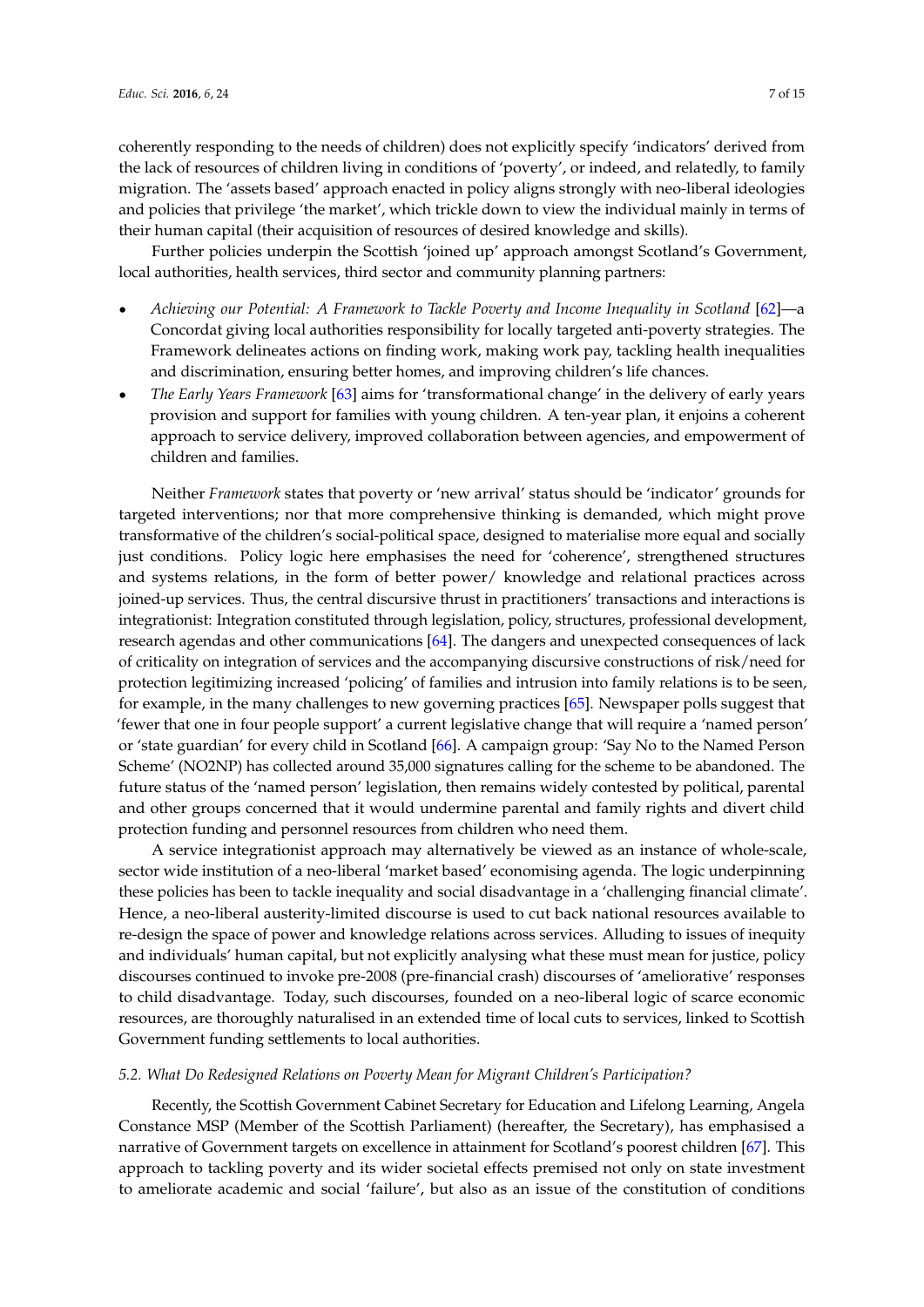productive of rights, equality of opportunity and social justice. A key documentary data source on the logic informing Government action to address child disadvantage, including for new arrival migrant children, is a keynote address to Scottish educationists given by the Secretary last year. In her keynote speech, the Secretary emphasised Government targets on attainment for the country's poorest children [\[67\]](#page-14-8), *not* however, taking account of other societal intersectionalities in relation to poverty, notably here, the category of 'new arrival' child.

The current Scottish Government First Minister, Nicola Sturgeon MSP, has emphasised that educational equality is a priority for her Government. Accordingly, the Education Secretary's recent address delineated the multiple inequalities experienced by a large number of Young Scots, notably including the over 220,000 children who live in poverty, and setting out as a priority to close the attainment gap for children in poverty [\[67\]](#page-14-8). The educational 'attainment gap', particularly for the lowest achieving 20% of the school population, has been a longstanding policy concern at least since prior to 2004 [\[59,](#page-14-0)[68\]](#page-14-9) and continues to be recognised as a major factor that perpetuates social divisions [\[37\]](#page-13-2). The 'Growing up in Scotland' study, currently following 8000 children since birth, shows that poor children are also more likely to experience emotional and behavioural difficulties, in addition to cognitive delay [\[48\]](#page-13-10).

## *5.3. Policy Redesign—Participation Relations*

The Education Secretary's keynote address communicated the Scottish Government's aim that all children, including those living in conditions of poverty and disadvantage, 'have an equal chance at success in further and higher education . . . Fundamental [is the Scottish] Government's enduring commitment to free university tuition. [And that] every child should have the opportunity to go to university based on their ability to learn, not on their parents' capacity to pay' [\[67\]](#page-14-8) (unpaginated, parentheses added). Discursively coupling and addressing the issues of high levels of child poverty and the aspiration for *all* poor children to succeed at school, whereby including migrant children, this policy redesign is premised on a shifting logic. The new logic explicitly links education, attainment, and poverty. This marks a clear development from earlier policy and the logic of the *Getting it Right for Every Child* (GIRFEC) programme, which silenced poverty as a distinct 'barrier' issue to children's wellbeing and flourishing. The Secretary's policy statement mandates new practice relations in schools and society. Her policy discourse explicitly *couples* the issues of poverty and educational attainment—and so practices linking the two will flow. Responsibility for solving the issue of improving the educational attainment of poor children, including recent expanded-EU migrant children, is placed on schools and teachers. Specifically, the Secretary's speech prioritises a national *educational* response to the persistently high levels of exclusion from universities of children in poor circumstances. Making the 'attainment gap' *the* policy priority, the Secretary's directive enjoins schools to redesign education-attainment space relations—with effects for all children. In so doing, a nexus of new relational realities are invoked, which we next outline and then discuss.

(i) The Scottish Government (hereafter also, Government) explicitly recognises 'the power university can have to transform lives, providing exposure to new ideas and experiences and enabling students to develop the knowledge and skills to succeed in their chosen careers' [\[67\]](#page-14-8) (unpaginated). The Government 'are determined that no one should be excluded from this opportunity [of university] by circumstances' and so 'have established the Commission on Widening Access to help secure [the] goal that a child born today in one of the most deprived communities should, by the time they leave school, have the same chance of going to university as any other child' [\[67\]](#page-14-8).

Albeit now distinguishing and realising the social category 'poverty'—a potential 'barrier' to participation not realized in earlier GIRFEC policy discourses, or the practices that flow from GIRFEC statements, the Government's new policy assemblage reinstitutes the undifferentiated 'one size fits all' logic of earlier policies, viz. 'access for all' and 'success for all'. Thereby, the extended spatiality of poverty goes unrecorded. Because of their poverty, individuals may experience multiple disadvantages in relation to unemployment, poor housing, inadequate health care and barriers to lifelong learning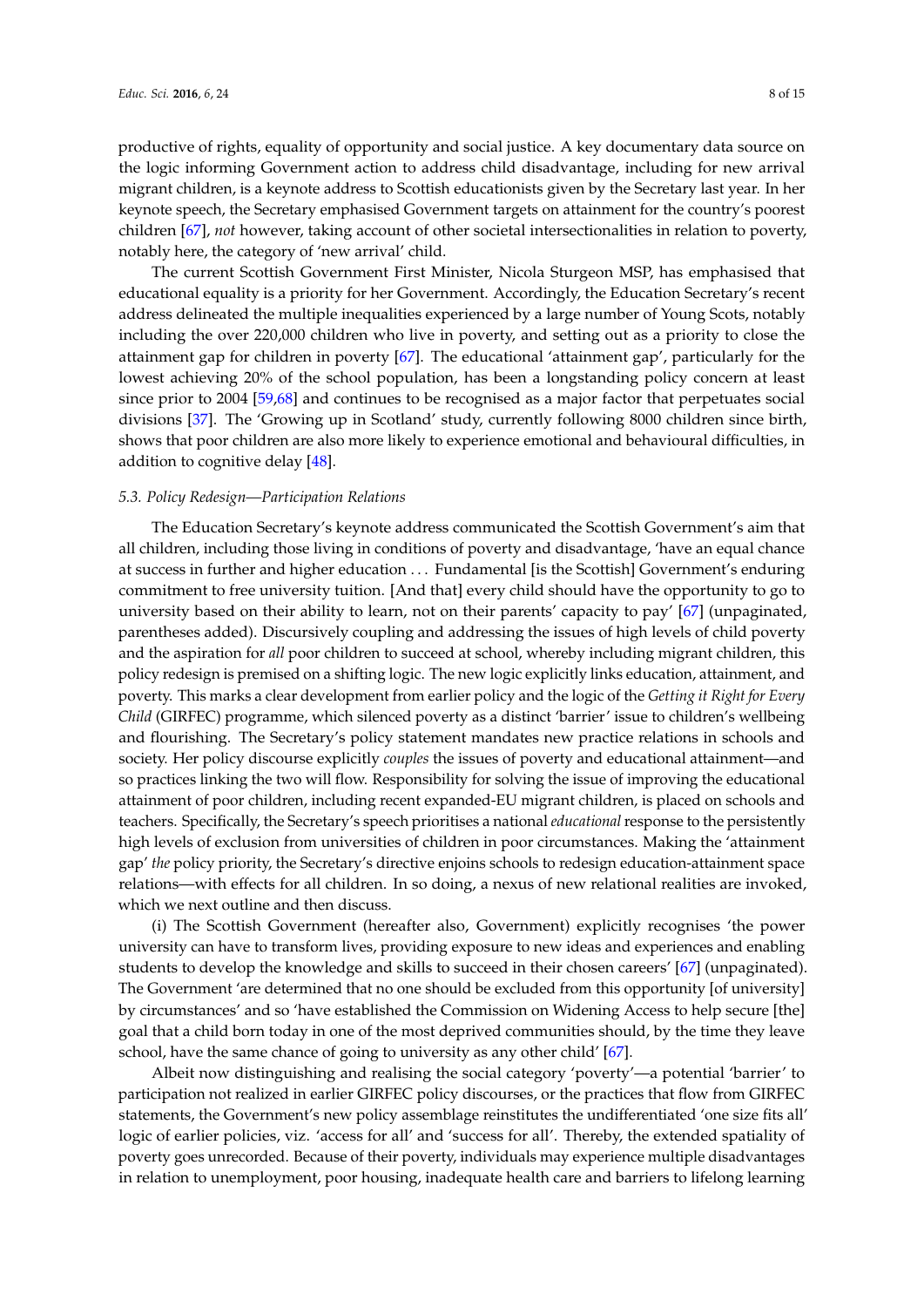and leisure. Poor children are often excluded and marginalized, restricted from participating in activities and fundamental rights (economic, social, cultural, and political), and high proportions of migrant children reside in deprived areas. The narrowing and blocking of spatial horizons is a reality of poverty, exacerbated further for particular social sections, such as migrant children.

(ii) Government recognises the need for particular resource arrangements, changed relations of power/knowledge which 'change culture' to effect sets of social processes that constitute pathways to university for all, and principally for poor children. New arrangements for processes of upbringing of poor students that bring together home, school and governance efforts from early years to University entrance are proposed. For the Scottish Government, practices of cultivation of the talents of disadvantaged children focus on academic attainment—in the building up of their stocks of formal curriculum cultural capital [\[7\]](#page-11-6). The national emphasis is on literacy and numeracy for all, particularly in closing the 'attainment gap' for poor children; and moving girls into careers in the STEM subjects (science, technology, engineering and maths) ensuring that 'no young person's aspirations are limited by gender stereotyping' [\[67\]](#page-14-8) (unpaginated). The gender/poverty intersection, but not that of migrant/new arrival category, is explicitly recognized in the new policy logic.

(iii) A new governing commitment across Scottish education space—government agencies, education authorities, professional groups, and schools, is the national realization of a programme of 'raising attainment for all' [\[59\]](#page-14-0). The programme sets out improvement practices for local education authorities, schools and teachers and associated central Government accountability and reporting duties. The Government programme to 'close the gap' [\[59\]](#page-14-0), to reduce the link between poverty and deprivation and poor educational attainment in Scotland, explicitly realizes that each education authority and school 'own its attainment gap and take action', and concomitantly realizes a personalised approach to the attainment of each child, based on 'much richer improvement and performance information' [\[67\]](#page-14-8). Thus, the 'individual' child is recognized, but the import of intersecting socio-cultural locations of children—such as migrant fraction member—is elided.

## **6. Discussion—the Effects of Policy Logic for Poverty and Migrant Children**

Our analysis interrogates the particular configuration of spatial relations whereby the Scottish Government now aspires to advantage all pupils. Examining and understanding the power/knowledge underpinning social spatial relations has highlighted an underpinning policy logic aimed at more adequately socially and educationally connecting children excluded through poverty to take advantage of educational programmes and other services provided. In principle, from earliest stages of learning, all children will participate in better defined learning-knowledge pathways envisaged to propel all social groups into higher education. The new Scottish Government interventions on behalf of disadvantaged children manifest the Government's recognition of their right, duty—and determination—to support all children, especially the marginalised.

Research shows that the level of a number of major social problems relate to the incidence of socio-economic exclusion and derive from how un/equal a society is rather than its level of wealth [\[69\]](#page-14-10). Those being both migrant and poor may desire to participate, but may not have the resources, the 'know how', or 'feel for the game'—they may think that participation is 'not for the likes of them', that they are 'not worthy' of equality and social agency. Thus, practices and lack of social capital relations can become socially exclusive of the poor and the newly arrived in a society. In one example, Glasgow's poor social housing estates and areas of poverty are the neighbourhoods mainly attracting expanded-EU immigration. Such housing conditions potentially intensify migrants' social disadvantage and isolation and, productive of strong migrant in-group social capital ties, risk high levels of social non-cohesion for these children.

There remains a continued strong link between families' stocks of economic capital (wealth) and children's broader acquisition of societally successful forms of power/knowledge resources. Research has found that high stocks of multiple capitals resources—including cultural, intellectual, and social, foster further success, and an even more 'full passport to future opportunity' [\[67\]](#page-14-8) than that provided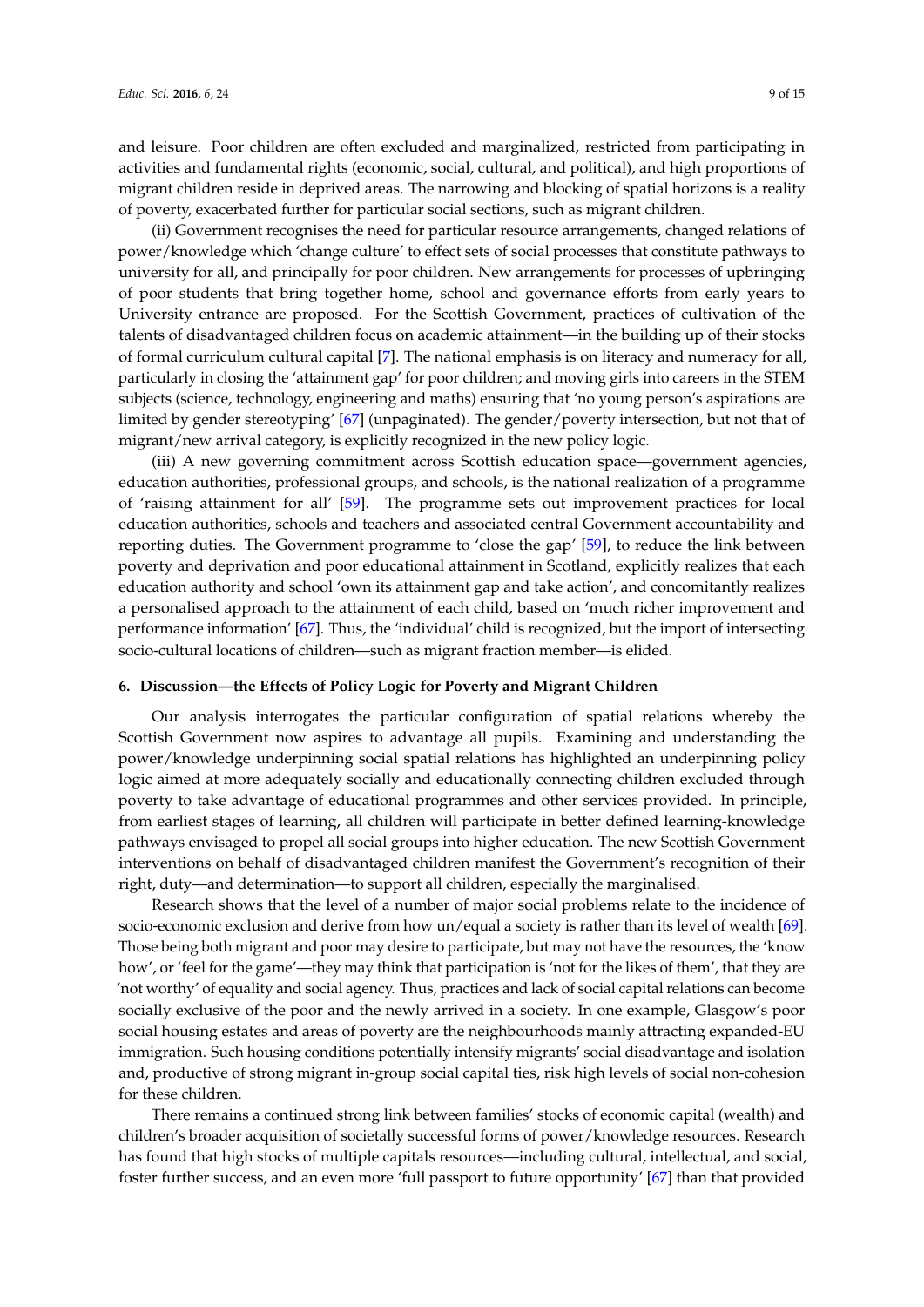by solely academic achievement. To be adequately socially connected to participate fully in institutions, such as the university, young people born into deprived communities and/or new to a country must be brought up not only in the cognitive ways of schools and society, but also feel equipped with broader cultural resources and social ways.

For the above to be realized, further policy action focused on poverty and intersectionalities, such as migrant status, is needed. Our analysis has indicated that policy redesign of concrete relations that will realize greater educational and social inclusion must take account of the intersections of poverty in the context of social spatial relations. This includes understanding the effects of governance and policy constitutions—or omissions—in the social relations they produce for all social sections—at the levels of institutional processes and practices, and individuals' knowledge, agency, and identifications. Redesign of educational and social inclusion policy, processes and practices must be founded on the premise that 'poverty is not an aspect of the poor. It is a relationship between the poor and others in society' [\[70\]](#page-14-11) (p. 60). Tackling social inequality is therefore a matter of addressing the share of resources and the distribution of wealth to reduce the gap between the rich and the poor. Enhancing access to opportunities increases the likelihood of civic participation and representation for those potentially marginalised. Critically, policy designed to re-skew schooling arrangements towards poor children must remain fully cognizant of the effects of the link between children's identities and educational attainment and dimensions, such as economic and migrant status.

The Scottish 'closing the gap' school programme redesign aims to extend secure pathways towards higher education. Effective pathways must extend back into parenting skills in homes, early years learning, and basic literacy and numeracy [\[67\]](#page-14-8). Current Scottish policy redesign represents the Government's commitment to eradicate students disadvantaged by poverty and social marginalisation. Poor students will benefit from early learning of knowledge and skills, ensuring their attainment in high status academic subjects for university entrance. Such redesigned living and learning relations for the improved attainment of poor children in their early years will, Government policy envisages, give them to access the kinds of spatio-temporally extensive informal, non-school learning opportunities that better off children routinely access.

Scottish Government logic realizes new practices and learning and teaching relations designed to be offered to all in extended school and out of school preparation for university. The new governing policy and practice assemblage on 'closing the gap' makes transparent and more equitable the desired forms of capitals, knowledge and skills and the forms of transmission practices to be realized in Scotland. Mandating such new processes of education/societal reproduction, the Government aims to convert families' lack of economic capital (poverty) into desired forms of prestigious power/knowledge resources, notably in the form of improved academic attainment. Consequently, in the policy redesign logic, inequity of access to university will be diminished and a full passport to future opportunity achieved by a greater numbers of Scots, including those of poverty and migrant status.

However, a key government assumption persists that the broad range of societal inequalities experienced by children should–and can—be tackled by schools. Recent ministerial policy discourses explicitly *tightly couple* education and 'the attainment gap', effectively placing the responsibility on schools to 'close' the gap. Conversely, our analysis would suggest that policy which does not set out strengthened linkages and resource arrangements amongst education *and other child and family services*, such as health, social care, housing, youth criminal justice and so forth at all levels is set to fail. This analysis highlights that for success in tackling inequalities, coherence and continuities across all scales (policy/governance, practice, and amongst the knowledge and skills bases of child sector practitioners) are demanded. Questions must always be asked of the logic patterning new policy, viz., 'What is the relational logic (power/knowledge relations) underpinning this initiative?' and 'In what ways is its logic dis/continuous with previous and parallel education and broader socio-economic policy?' Thus, regarding the Scottish Government £100 million investment, in the form of the *Attainment Challenge Fund*, an intervention designed to close 'the attainment gap' between the country's least and most deprived children [\[25\]](#page-12-7), the question might be asked: 'In what ways is this initiative continuous—or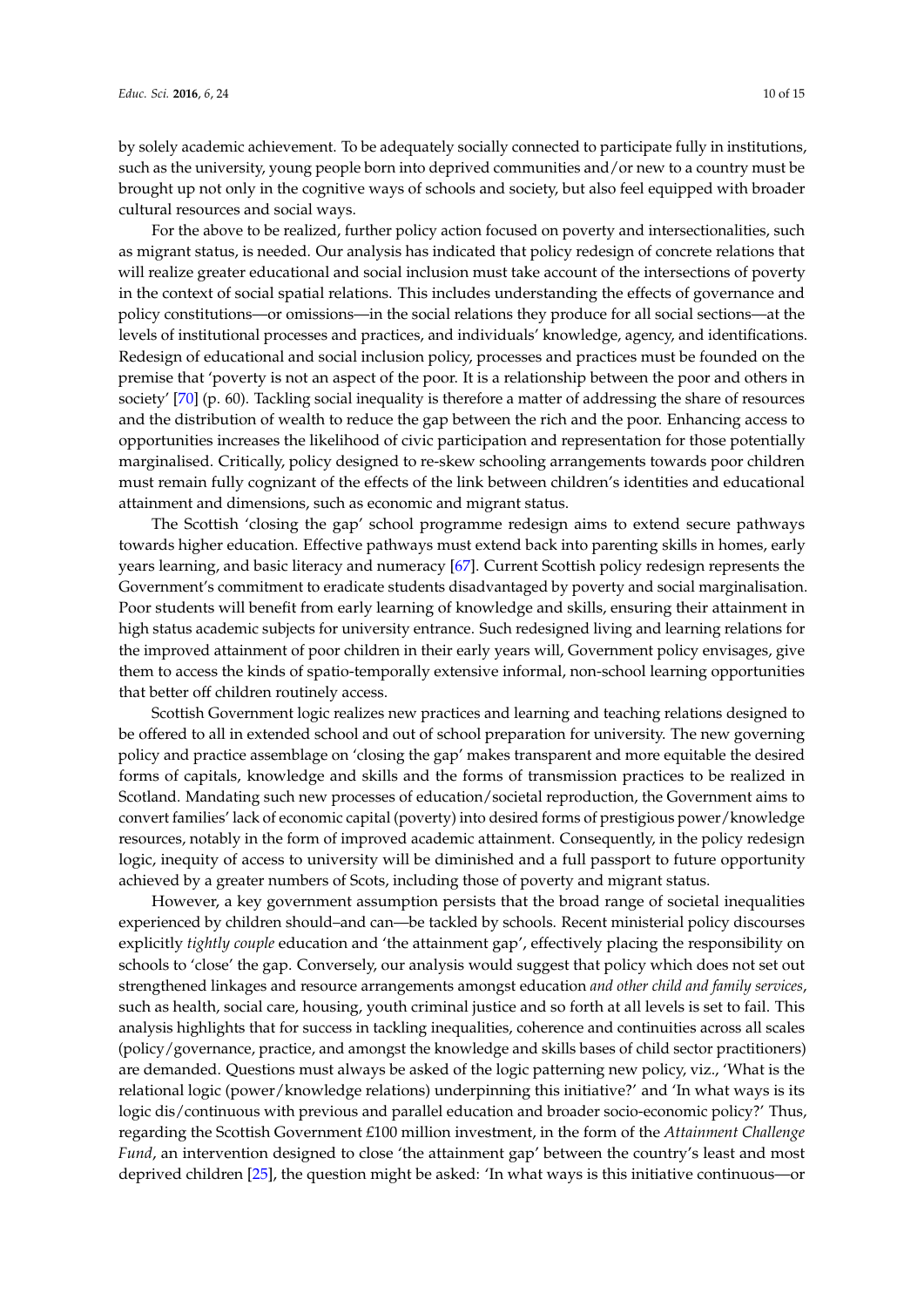not—with policy initiatives that tackle wider inequalities?'. Additionally, if the *Fund* interventions fail to help eliminate inequality, what particular lack of consideration by Government or its agencies of wider impinging social relations—such as gender or new migrant status, destine it to fail?

This analysis has shown the shifting set of expectations in Scottish policy that have rightly made 'poverty' a central profound barrier to attainment, but less helpfully have tightly coupled 'education and attainment'. This discourse has shifted the responsibility almost exclusively on schools and teachers to solve the intergenerational problem of improving the academic attainment of poor children. Analysis has shown that for migrant children, starting life in a new country in poor socio-economic conditions to succeed educationally—and socially, a much broader multi-agency policy and practice logic is needed. To ameliorate the interplay of socio-economic factors (including poverty) for different social intersections, such as new migrant children, poverty needs to be explicitly coupled to structural inequalities in society. Policy efforts to address under-attainment must not dissociate families' lack of economic capital from the exacerbating issue of children's lack of full access to social and cultural capital resources in society, that together equip young people to progress academically. Critically therefore, we suggest, 'under-attainment' needs to be coupled in policy to lack of capital—economic (poverty) and social (connections). Additionally, in this logic, a central salient question might be: Can 'the gap' in attainment between relatively rich and poor children ever be 'closed' (eradicated) while lack of equal full socio-cultural access exists for the poor?

#### **7. Conclusions**

Like all European Union countries, the current moment in Scotland immediately following the decision of the UK in the 2016 Referendum to leave the EU is characterised by a response to the movement of previously unseen flows of migrants across Europe, in an extended period of economic uncertainty and austerity politics. For Scotland, the current moment is also marked by a time of heightened 'nationalism' in the wake of the 2014 Scottish Referendum, which returned a victory for the campaign against Scotland's independence from the UK. In such circumstances, characterised by ambiguity, heightened emotionality and potential instability, it is critical that the networks of relations in Scottish policy enact logics of social justice and inclusion.

The identification in 2014 of the majority of Scots at the intersection Scottish *and* British has implications for the future patterning of Scotland's socio-political relations with the other three UK countries (England, Wales and Northern Ireland) and other places. It is critical that 'civic' and not 'ethnic' logics of nationalism continue to hold sway in Scotland [\[30\]](#page-12-12). The current liberal, non-xenophobic logic of nationhood based on common citizenship and an inclusive spirit characterized by values and practices of freedom, tolerance and equality needs to continue. Global flows of people are intensifying as an effect of globalisation. The need has never been greater for Scotland, as other countries, to attend to how social space is being reconfigured in policy logics and practices to fully understand the socio-temporal, spatial and relational circumstances for individuals at different intersections. A central powerful idea in this study has been that, through policy, government shapes social relations in a particular space and that in turn those social relations powerfully shape people's lives and life opportunities. In concretising new social relationships accommodating of all sections of society, Scotland, a small nation in Europe, must realize justice logics that address today's challenges.

The space of policy design and effects we have examined highlight the ways in which governance relations are productive of societal exclusions and patternings of inequity. Our analysis highlights how a high-level central Government call for collective action on attainment which views 'poor' as a single category, may ultimately work to exclude and subordinate, by not attending to intersections with other categories, such as class or migrant status. As a first step, following Rawls' second principle on social justice [\[50\]](#page-13-12) (discussed above) inequalities should be viewed as the effects of particular unjust socio-economic relations amongst people and groups. So long as political choices and social and cultural constructions that produce social injustices are understood as not being immutable, they are open to review and change.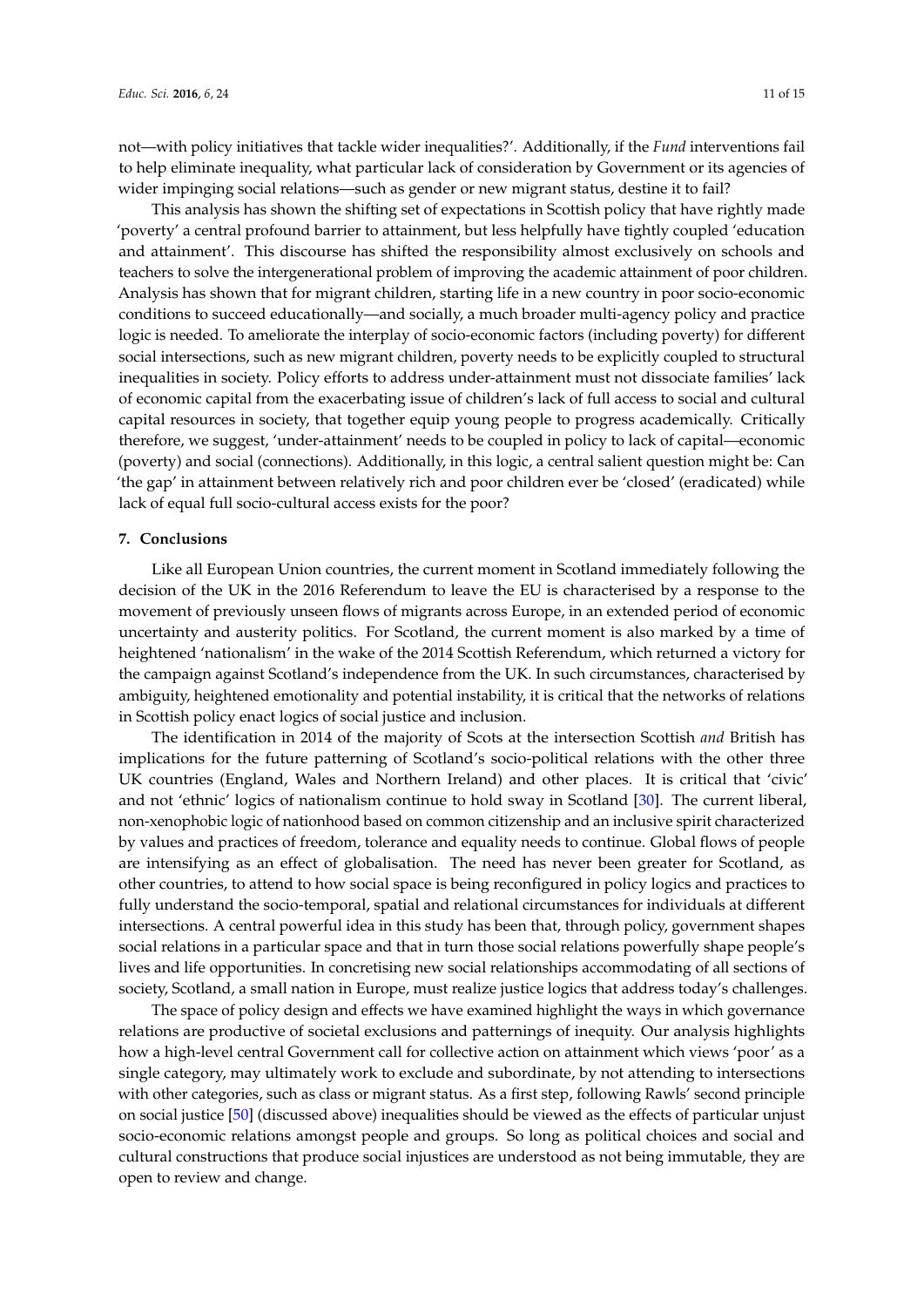A key message from this analysis has been that educational and social exclusion of new arrival children derived from poverty, that is, cultural, social and economic inequity, needs to be yet more broadly and coherently tackled than hitherto. This requires expanding policy logic beyond solely 'improved academic attainment for poor children' [\[67\]](#page-14-8) (unpaginated). To realize more secure acquisition by all children of core socio-cultural practices, we have argued that the space of collective effort must be stretched. An expanded policy logic which cultivates inter-personal and cultural relations through higher levels of participative practices in schools and other children's institutions will lead to more equal childhoods. For this to be realized, however, it seems that social intersections and their effects must be recognised as relationships of power/knowledge that dis/advantage children [\[71\]](#page-14-12). Our examination makes it apparent that understanding the effects of policy configurations for relations amongst distinctive social fractions is imperative prior to any new interventions aimed at tackling 'poverty and academic attainment'. This requires a fuller understanding of the complex, intersected experiences of poverty and other categories of disadvantage, such as new arrival child status. Policy silences on certain categories such as migrant status need to be broken and insights on intersecting social categories understood to better remake and target social policy and practice interventions.

**Author Contributions:** Joan Forbes is paper lead author and undertook the reported policy analysis, and led the writing of the paper. Daniela Sime paper co-author contributed particularly to the sections on migration.

**Conflicts of Interest:** The authors declare no conflict of interest.

## **References**

- <span id="page-11-0"></span>1. Levitas, R. *The Inclusive Society? Social Exclusion and New Labour*, 2nd ed.; Palgrave MacMillan: Basingstoke, UK, 2005.
- <span id="page-11-1"></span>2. Orellana, M.F. *Translating Childhoods: Immigrant Youth, Language and Culture*; Rutgers University Press: New Brunswick, NJ, USA, 2009.
- <span id="page-11-2"></span>3. Office of the First Minister of Scotland (OFMS). Brussels Terror Attacks. 2016. Available online: [https:](https://firstminister.gov.scot/brussels-terror-attacks/) [//firstminister.gov.scot/brussels-terror-attacks/](https://firstminister.gov.scot/brussels-terror-attacks/) (accessed on 22 July 2016).
- <span id="page-11-3"></span>4. Spencer, S. *The Migration Debate*; Policy Press: Bristol, UK, 2011.
- <span id="page-11-4"></span>5. McKendrick, J.H., Mooney, G., Dickie, J., Scott, G., Kelly, P., Eds.; *Poverty in Scotland 2014: The Independence Referendum and Beyond*; Child Poverty Action Group: Glasgow, UK, 2014.
- <span id="page-11-5"></span>6. Mulveny, G. Asylum seekers and refugees: A litmus test for Scotland? In *Poverty in Scotland 2014: The independence referendum and beyond*; Child Poverty Action Group: Glasgow, UK, 2014.
- <span id="page-11-6"></span>7. Bourdieu, P. The Forms of Capital. In *Handbook of Theory and Research for the Sociology of Education*; Richardson, J.G., Ed.; Greenwood: New York, NY, USA, 1986; pp. 241–258.
- <span id="page-11-7"></span>8. Crenshaw, K. Mappping the margins: Intersectionality, identity politics and violence against women of colour. *S.L.R.* **1991**, *43*, 1241–1299. [\[CrossRef\]](http://dx.doi.org/10.2307/1229039)
- <span id="page-11-8"></span>9. Forbes, J.; Weiner, G. Spatial paradox: Educational and social in/exclusion at St Giles. *Pedag. Cult. Soc.* **2012**, *20*, 273–293. [\[CrossRef\]](http://dx.doi.org/10.1080/14681366.2012.688766)
- <span id="page-11-9"></span>10. Forbes, J.; Weiner, G. Gendering/ed research spaces: Insights from a study on independent schooling. *Int. J. Qual. Stud. Educ.* **2013**, *26*, 455–469. [\[CrossRef\]](http://dx.doi.org/10.1080/09518398.2013.765610)
- <span id="page-11-10"></span>11. Castles, S.; de Haas, H.; Miller, M. *The Age of Migration: International Population Movements in the Modern World*, 5th ed.; Palgrave Macmillan: Basingstoke, UK, 2013.
- <span id="page-11-11"></span>12. United Nations (UN). International Migration 2013: Age and Sex Distribution: Population Facts 2013/4. 2013. Available online: <http://esa.un.org/unmigration/wallchart2013.htm> (accessed on 25 February 2016).
- <span id="page-11-12"></span>13. United Nations Children's International Emergency Fund (UNICEF). Children in Immigrant Families in Eight Affluent Countries: Their Family, National and International Context. 2009. Available online: [www.unicef-irc.org/publications/pdf/ii\\_immig\\_families.pdf](www.unicef-irc.org/publications/pdf/ii_immig_families.pdf) (accessed on 25 February 2016).
- <span id="page-11-13"></span>14. Organisation for Economic Cooperation and Development (OECD). Untapped Skills: Realising the potential of immigrant students. 2012. Available online: <https://www.oecd.org/edu/Untapped%20Skills.pdf> (accessed on 22 July 2016).
- <span id="page-11-14"></span>15. Organisation for Economic Cooperation and Development (OECD). PISA 2009 Technical Report. 2012. Available online: <https://www.oecd.org/pisa/pisaproducts/50036771.pdf> (accessed on 22 July 2016).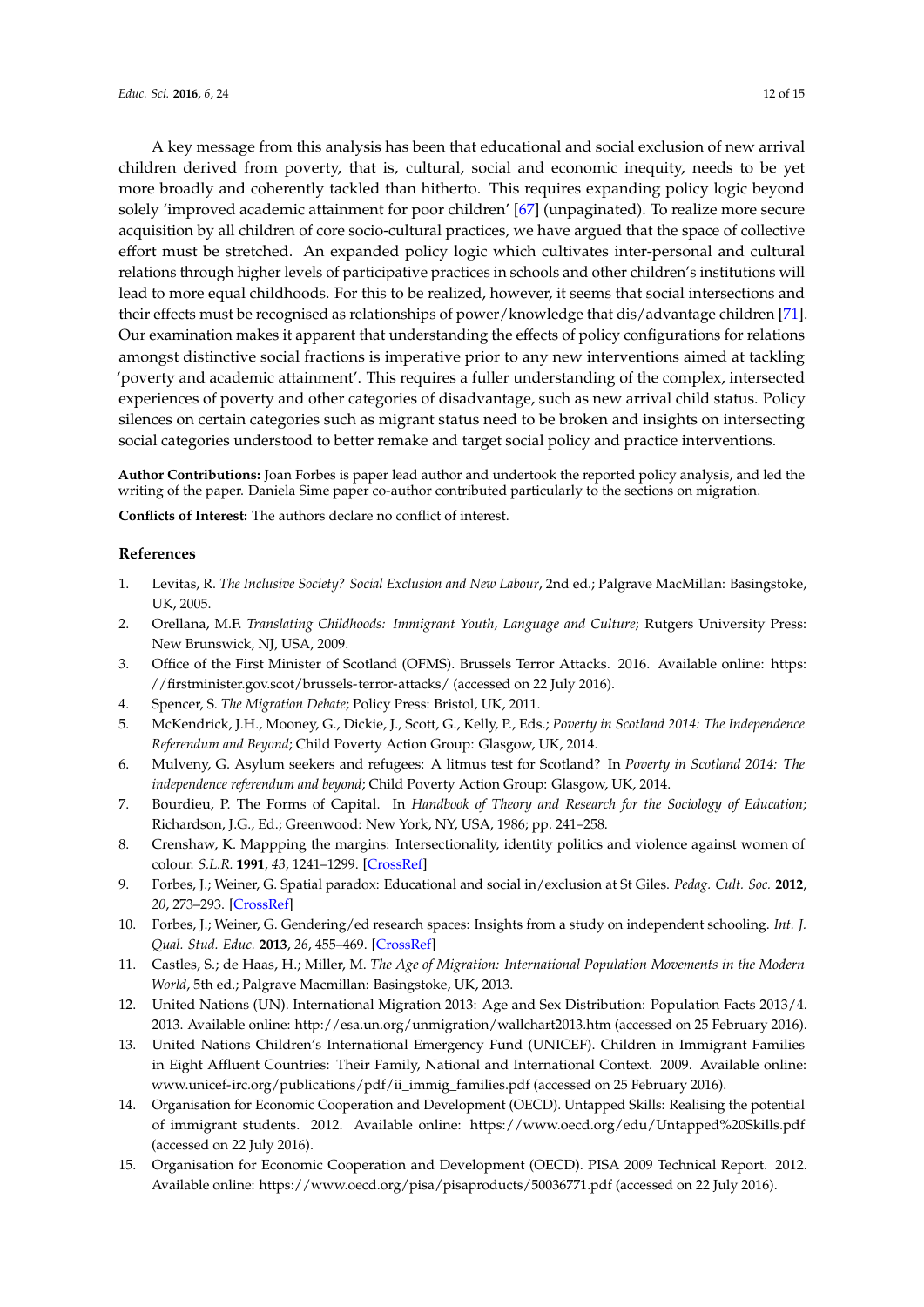- <span id="page-12-0"></span>16. Organisation for Economic Cooperation and Development (OECD). Equity and quality in education: Supporting disadvantaged students and schools. 2011. Available online: [https://www.oecd.org/education/](https://www.oecd.org/education/school/50293148.pdf) [school/50293148.pdf](https://www.oecd.org/education/school/50293148.pdf) (accessed on 22 July 2016).
- <span id="page-12-1"></span>17. European Association for the Defence of Human Rights; Caritas Europa; Confederation of Family Organisations in the European Union (COFACE); Committee on the Rights of the Child; Standing Committee of European Doctors (CPME); Child Rights Information Network (CRIN); Defence for Children International (DCI); Dynamo International—Street Workers Network; European Anti-Poverty Network (EAPN); European Council for Steiner Waldorf Education (ECSWE); et al. Joint open letter to the European Council calling for European commitments on children's rights to be prioritised in future common migration and asylum policies. 22 May 2014. Available online: [http://picum.org/picum.org/uploads/file\\_/Joint%20letter%20to%](http://picum.org/picum.org/uploads/file_/Joint%20letter%20to%20European%20Council%20calling%20for%20children%20rights%20to%20be%20strengthened%20in%20future%20EU%20Home%20Affairs_22%20May%202014.pdf) [20European%20Council%20calling%20for%20children%20rights%20to%20be%20strengthened%20in%](http://picum.org/picum.org/uploads/file_/Joint%20letter%20to%20European%20Council%20calling%20for%20children%20rights%20to%20be%20strengthened%20in%20future%20EU%20Home%20Affairs_22%20May%202014.pdf) [20future%20EU%20Home%20Affairs\\_22%20May%202014.pdf](http://picum.org/picum.org/uploads/file_/Joint%20letter%20to%20European%20Council%20calling%20for%20children%20rights%20to%20be%20strengthened%20in%20future%20EU%20Home%20Affairs_22%20May%202014.pdf) (accessed on 22 July 2016).
- <span id="page-12-2"></span>18. Sime, D.; Fox, R. Migrant children, social capital and access to public services: Transitions, negotiations and complex agencies. *Child. Soc.* **2015**, *29*, 524–534. [\[CrossRef\]](http://dx.doi.org/10.1111/chso.12092)
- 19. Ní Laoire, C.; Carpena-Méndez, F.; Tyrrell, N.; White, A. *Childhood and Migration in Europe: Portraits of Mobility, Identity and Belonging in Contemporary Ireland*; Ashgate: Farnham, UK, 2011.
- 20. Devine, D. Mobilising capitals? Migrant children's negotiations of their everyday lives in the primary school. *Br. J. Sociol. Educ.* **2009**, *30*, 521–535. [\[CrossRef\]](http://dx.doi.org/10.1080/01425690903101023)
- <span id="page-12-3"></span>21. Devine, D. *Immigration and Schooling in the Republic of Ireland: Making a Difference?*; Manchester University Press: Manchester, UK, 2011.
- <span id="page-12-4"></span>22. Sime, D.; Fox, R. Eastern European children's family and peer relationships after migration. *Childhood* **2015**, *22*, 377–393. [\[CrossRef\]](http://dx.doi.org/10.1177/0907568214543199)
- <span id="page-12-5"></span>23. Spencer, S.; Ruhs, M.; Anderson, B.; Rogaly, B. *Migrants' Lives Beyond the Workplace: The Experiences of Central and East Europeans in the UK*; Joseph Rowntree Foundation: York, UK, 2007.
- <span id="page-12-6"></span>24. Yuval-Davis, N. *The Politics of Belonging: Intersectional Contestations*; Sage: London, UK, 2011.
- <span id="page-12-7"></span>25. Scottish Government (SG). Scottish Government News: National Improvement Framework. Available online: <http://news.scotland.gov.uk/News/National-Improvement-Framework-210e.aspx> (accessed on 25 February 2016).
- <span id="page-12-8"></span>26. Social Mobility & Child Poverty Commission (SM&CPC). Breaking the Link between Demography and Destiny in Scotland. 2015. Available online: [https://www.gov.uk/government/speeches/breaking-the](https://www.gov.uk/government/speeches/breaking-the-link-between-demography-and-destiny-in-scotland)[link-between-demography-and-destiny-in-scotland](https://www.gov.uk/government/speeches/breaking-the-link-between-demography-and-destiny-in-scotland) (accessed on 22 July 2016).
- <span id="page-12-9"></span>27. Social Mobility & Child Poverty Commission (SM&CPC). Bridging the Social Divide. Making Social Mobility and Child Poverty Core Business for the Next Parliament. 2015. Available online: [https://www.gov.uk/government/uploads/system/uploads/attachment\\_data/file/408405/](https://www.gov.uk/government/uploads/system/uploads/attachment_data/file/408405/Bridging_the_Social_Divide_Report.pdf) [Bridging\\_the\\_Social\\_Divide\\_Report.pdf](https://www.gov.uk/government/uploads/system/uploads/attachment_data/file/408405/Bridging_the_Social_Divide_Report.pdf) (accessed on 25 February 2016).
- <span id="page-12-10"></span>28. McCrone, D. Cultural capital in an understated nation: The case of Scotland. *Br. J. Sociol.* **2005**, *56*, 65–82. [\[CrossRef\]](http://dx.doi.org/10.1111/j.1468-4446.2005.00047.x) [\[PubMed\]](http://www.ncbi.nlm.nih.gov/pubmed/15777463)
- <span id="page-12-11"></span>29. Forbes, J.; Weiner, G. "Independent" in Scotland: Elite by Education? In *Elite Education: International Perspectives*; Maxwell, C., Aggleton, P., Eds.; Routledge: London, UK; New York, NY, USA, 2015; pp. 29–41.
- <span id="page-12-12"></span>30. Torrance, D. Curious case of SNP's shift from ethnic nationalism. *Herald Scotland*, 14 April 2014. Available online: http://www.heraldscotland.com/opinion/13155444.Curious\_case\_of\_SNP\_s\_shift\_from\_ethnic [nationalism/](http://www.heraldscotland.com/opinion/13155444.Curious_case_of_SNP_s_shift_from_ethnic_nationalism/) (accessed on 5 April 2016).
- <span id="page-12-13"></span>31. Office for National Statistics (ONS). 2011 UK censuses. 2011. Available online: [http://www.ons.gov.uk/](http://www.ons.gov.uk/ons/guide-method/census/2011/uk-census/index.html) [ons/guide-method/census/2011/uk-census/index.html](http://www.ons.gov.uk/ons/guide-method/census/2011/uk-census/index.html) (accessed on 22nd July 2016).
- <span id="page-12-14"></span>32. Office for National Statistics (ONS). 2001 Census and earlier. 2001. Available online: [http://www.ons.gov.](http://www.ons.gov.uk/ons/guide-method/census/census-2001/index.html) [uk/ons/guide-method/census/census-2001/index.html](http://www.ons.gov.uk/ons/guide-method/census/census-2001/index.html) (accessed on 22nd July 2016).
- <span id="page-12-15"></span>33. Scottish Government (SG). Pupils Census 2015—Supplementary Data. 2015. Available online: [http://](http://www.gov.scot/Topics/Statistics/Browse/School-Education/dspupcensus/dspupcensus15) [www.gov.scot/Topics/Statistics/Browse/School-Education/dspupcensus/dspupcensus15](http://www.gov.scot/Topics/Statistics/Browse/School-Education/dspupcensus/dspupcensus15) (accessed on 25 April 2016).
- <span id="page-12-16"></span>34. Institute for Public Policy Research (IPPR). A Fair Deal on Migration for the UK. 2014. Available online: [http://www.ippr.org/assets/media/images/media/files/publication/2014/03/Fair-deal-on](http://www.ippr.org/assets/media/images/media/files/publication/2014/03/Fair-deal-on-migration_Mar2013_11970.pdf)[migration\\_Mar2013\\_11970.pdf](http://www.ippr.org/assets/media/images/media/files/publication/2014/03/Fair-deal-on-migration_Mar2013_11970.pdf) (accessed on 25 February 2016).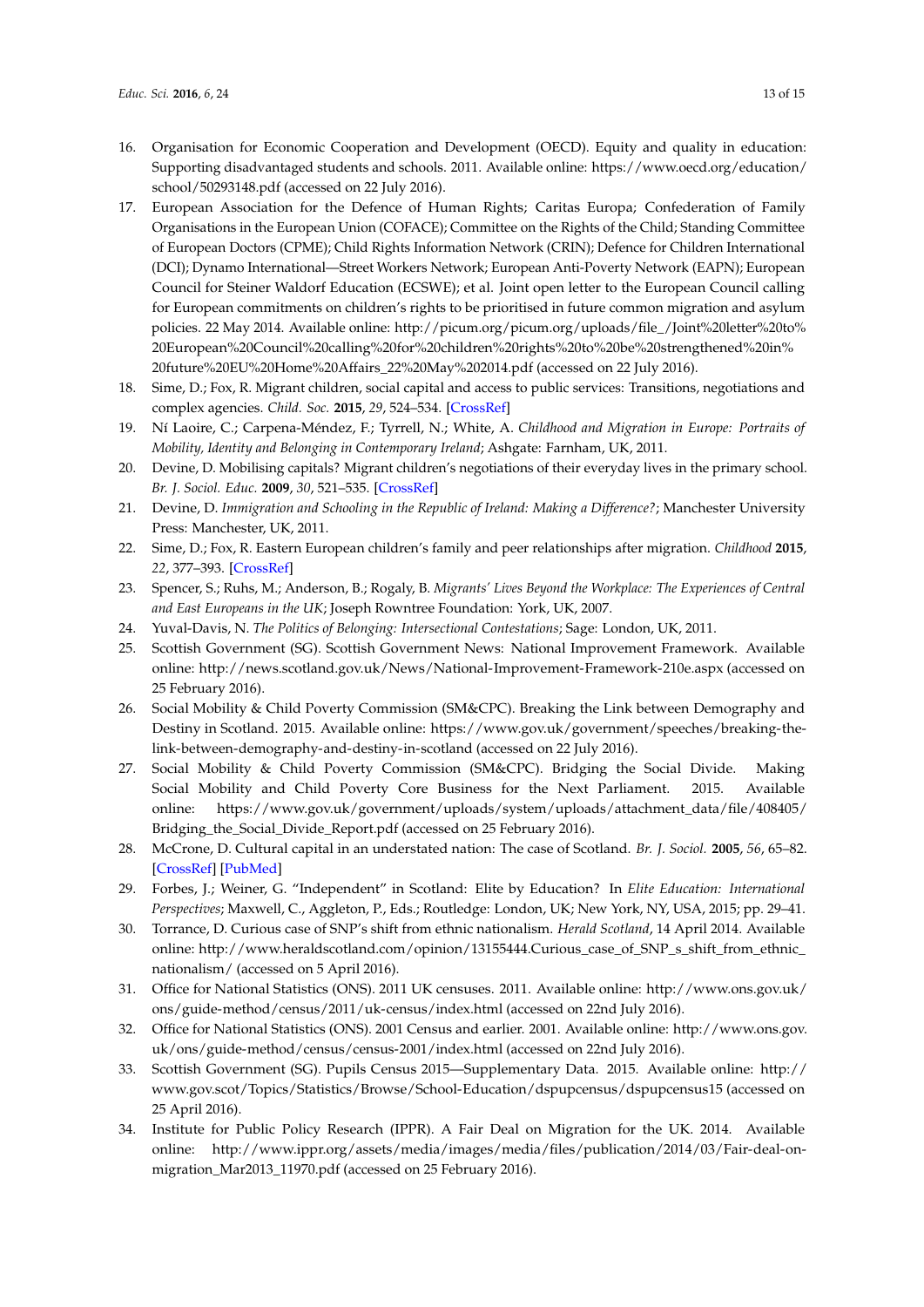- <span id="page-13-0"></span>35. Scottish Parliament (SP). Written Answers. 28 March 2006. Available online: [http://www.scottish.parliament.](http://www.scottish.parliament.uk/business/pqa/wa-06/wa0328.htm) [uk/business/pqa/wa-06/wa0328.htm](http://www.scottish.parliament.uk/business/pqa/wa-06/wa0328.htm) (accessed on 25 February 2016).
- <span id="page-13-1"></span>36. Lalani, M.; Metcalf, H.; Tufekci, L.; Corley, A.; Rolfe, H.; George, A. How place influences employment outcomes for ethnic minorities. *Joseph Rowntree Foundation*, 2014. Available online: [http://www.jrf.org.uk/](http://www.jrf.org.uk/sites/files/jrf/ethnicity-employment-location-full.pdf) [sites/files/jrf/ethnicity-employment-location-full.pdf](http://www.jrf.org.uk/sites/files/jrf/ethnicity-employment-location-full.pdf) (accessed on 25 February 2016).
- <span id="page-13-2"></span>37. Sime, D. Poverty and schooling in Scotland. In *Scottish Education—Fourth Edition: Referendum*; Bryce, T.K., Humes, W.M., Gillies, D., Kennedy, A., Eds.; Edinburgh University Press: Edinburgh, UK, 2013; pp. 860–870.
- <span id="page-13-3"></span>38. Townsend, P. *Poverty in the United Kingdom*; Allen Lane: London, UK, 1979.
- <span id="page-13-4"></span>39. Sime, D.; Sheridan, M. "You want the best for your kids": Improving educational outcomes for children living in poverty through parental engagement. *Educ. Res.* **2014**, *56*, 327–342. [\[CrossRef\]](http://dx.doi.org/10.1080/00131881.2014.934556)
- 40. Lareau, A. *Unequal Childhoods: Class, Race and Family Life*, 2nd ed.; University of California Press: Berkeley, CA, USA, 2011.
- <span id="page-13-5"></span>41. Bourdieu, P.; Accardo, A.; Balazs, G.; Beaud, S.; Bonvin, F.; Bourdieu, E.; Bourgois, P.; Broccolichi, S.; Champagne, P.; Christin, R.; et al. *The Weight of the World: Social Suffering in Contemporary Society*; Polity: Cambridge, UK, 1999.
- <span id="page-13-6"></span>42. Forbes, J.; Lingard, B. Assured optimism in a Scottish girls' school: Habitus and the (re)production of global privilege. *Br. J. Sociol. Educ.* **2015**, *36*, 116–136. [\[CrossRef\]](http://dx.doi.org/10.1080/01425692.2014.967839)
- <span id="page-13-7"></span>43. Bradshaw, P.; Martin, C. *Growing Up In Scotland: Exploring the Experience and Outcomes for Advantaged and Disadvantaged Families*; Scottish Government: Edinburgh, UK, 2008.
- 44. The Sutton Trust. *The Educational Backgrounds of the UK's Top Solicitors Barristers and Judges*; The Sutton Trust: London, UK, 2005.
- 45. The Sutton Trust. *The Educational Backgrounds of Leading Journalists*; The Sutton Trust: London, UK, 2006.
- <span id="page-13-8"></span>46. The Sutton Trust. *The Educational Backgrounds of Members of Parliament in 2010*; The Sutton Trust: London, UK, 2010.
- <span id="page-13-9"></span>47. Bramley, G.; Watkins, D. The public service costs of child poverty. *Joseph Rowntree Foundation*, 2008. Available online: <https://www.jrf.org.uk/sites/default/files/jrf/migrated/files/2303-poverty-services-costs.pdf> (accessed on 24 February 2016).
- <span id="page-13-10"></span>48. Barnes, M.; Chanfreau, J.; Tomaszewski, W. Growing Up in Scotland: The circumstances of persistently poor children. *Scottish Government*, 2010. Available online: [http://www.scotland.gov.uk/Publications/2010/04/](http://www.scotland.gov.uk/Publications/2010/04/26095519/12) [26095519/12](http://www.scotland.gov.uk/Publications/2010/04/26095519/12) (accessed on 25 February 2016).
- <span id="page-13-11"></span>49. Dworkin, R. *Taking Rights Seriously*; Harvard University Press: Cambridge, MA, USA, 1977.
- <span id="page-13-12"></span>50. Rawls, J. *A Theory of Justice*; Harvard University Press: Cambridge, MA, USA, 1971.
- <span id="page-13-13"></span>51. Vandenhole, W. A children's rights perspective on poverty. In *Why Care? Children's Rights and Child Poverty*; Vandenhole, W., Vranken, J., De Boyser, K., Eds.; Intersentia: Antwerp, Belgium, 2010.
- <span id="page-13-14"></span>52. Gordon, C., Ed.; *Michel Foucault: Power/Knowledge. Selected Interviews and Other Writings 1972–1977 by Michel Foucault*; Longman: Harlow, UK, 1980.
- <span id="page-13-15"></span>53. Forbes, J.; Weiner, G. Under-stated powerhouses: Scottish independent schools, their characteristics and their capitals. *Discourse (Abingdon)* **2008**, *29*, 509–525. [\[CrossRef\]](http://dx.doi.org/10.1080/01596300802410235)
- <span id="page-13-16"></span>54. Scottish Parliament (SP). Scottish Parliament Health and Sport Committee: Report on Health Inequalities. 2015. Available online: [http://www.scottish.parliament.uk/S4\\_HealthandSportCommittee/Reports/her-](http://www.scottish.parliament.uk/S4_HealthandSportCommittee/Reports/her-15-01w-rev.pdf)[15-01w-rev.pdf](http://www.scottish.parliament.uk/S4_HealthandSportCommittee/Reports/her-15-01w-rev.pdf) (accessed on 25 February 2016).
- <span id="page-13-17"></span>55. United Nations (UN). United Nations Convention on the Rights of the Child. 1989. Available online: [http://www.unicef.org.uk/Documents/Publication-pdfs/UNCRC\\_PRESS200910web.pdf](http://www.unicef.org.uk/Documents/Publication-pdfs/UNCRC_PRESS200910web.pdf) (accessed on 24 February 2016).
- <span id="page-13-18"></span>56. Office of the Scottish Commissioner for Children and Young People (OSCCYP). Children and young people's views on participation and principles for practice. 2013. Available online: [http://www.cypcs.org.uk/](http://www.cypcs.org.uk/downloads/Adult%20Reports/Childrens_participation_report_120313.pdf) [downloads/Adult%20Reports/Childrens\\_participation\\_report\\_120313.pdf](http://www.cypcs.org.uk/downloads/Adult%20Reports/Childrens_participation_report_120313.pdf) (accessed on 24 February 2016).
- <span id="page-13-19"></span>57. Pirrie, A.; Hockings, E. Poverty, educational attainment and achievement in Scotland: A critical review of the literature. 2012. Available online: [http://www.cypcs.org.uk/downloads/Adult%20Reports/Poverty\\_](http://www.cypcs.org.uk/downloads/Adult%20Reports/Poverty_educational_attainment_and_achievement.pdf) [educational\\_attainment\\_and\\_achievement.pdf](http://www.cypcs.org.uk/downloads/Adult%20Reports/Poverty_educational_attainment_and_achievement.pdf) (accessed on 24 February 2016).
- <span id="page-13-20"></span>58. United Kingdom Parliament. Child Poverty Act 2010. 2010. Available online: [http://www.legislation.gov.](http://www.legislation.gov.uk/ukpga/2010/9/pdfs/ukpga_20100009_en.pdf) [uk/ukpga/2010/9/pdfs/ukpga\\_20100009\\_en.pdf](http://www.legislation.gov.uk/ukpga/2010/9/pdfs/ukpga_20100009_en.pdf) (accessed on 24 February 2016).